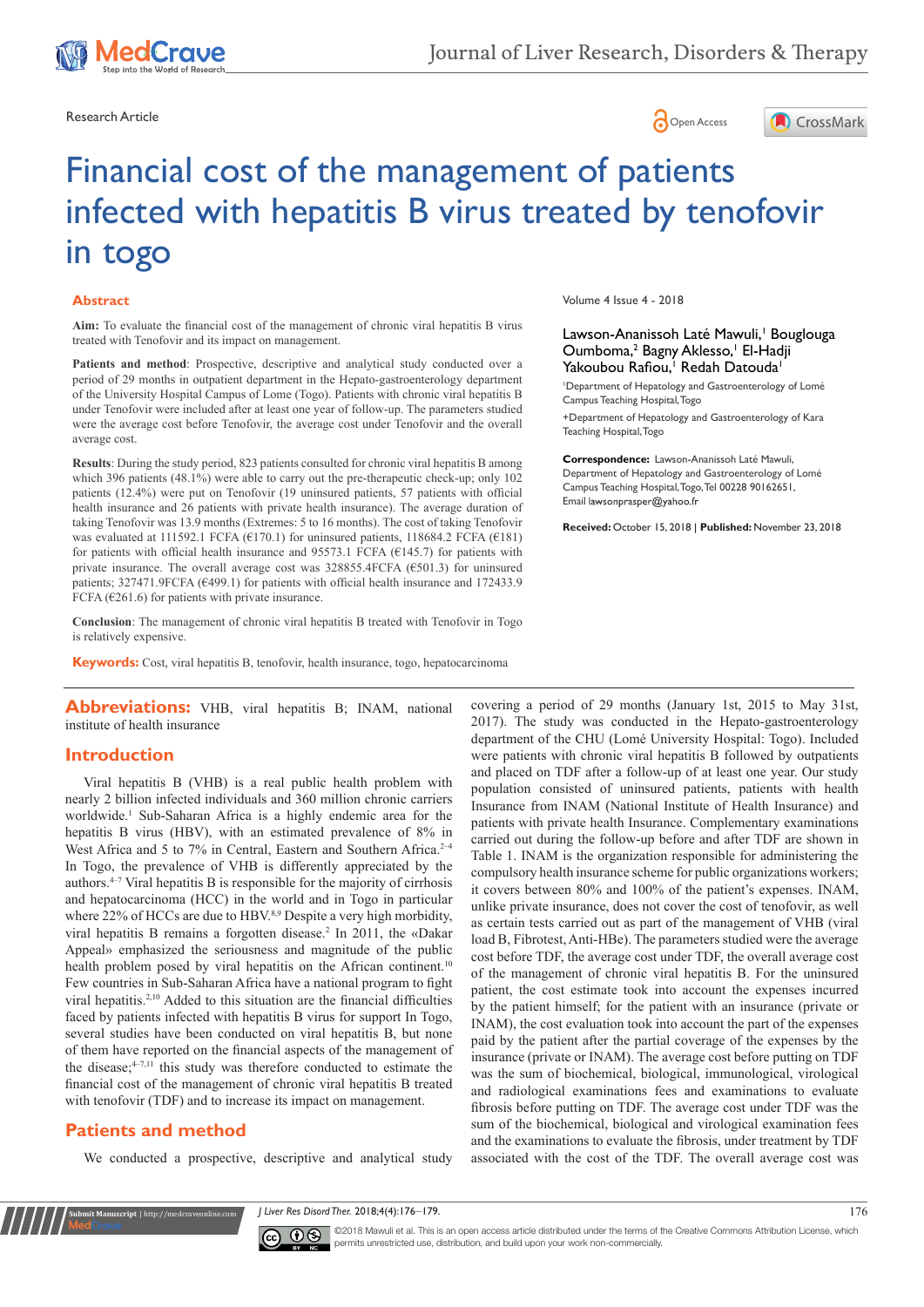the sum of the average cost before TDF and the average cost under TDF. The overall average cost was calculated for uninsured patients, patients with INAM insurance and patients with private insurance (fees paid by the patient himself after partial coverage by insurance (insured patient) or non-coverage by insurance (uninsured patient). The data were processed using the R software (Table 1).

**Table 1** Additional examinations carried out for the care

|                                      | Additional examinations                                                                            |
|--------------------------------------|----------------------------------------------------------------------------------------------------|
| Examinations to evaluate<br>fibrosis | AST, Complete blood count, Fibrotest                                                               |
| Biochemical examinations             | AST, ALT, glycemia, urea, creatinine,<br>phosphoremia                                              |
| Biological examinations              | Complete blood count, prothrombin rate,<br>protein electrophoresis, Alphafœtoprotein,<br>Fibrotest |
| Immunological<br>examinations        | HBsAg, HbeAg, Anti-Hbe, Anti-HBc, HIV<br>retroviral serology, serology of hepatitis C              |
| Virological examinations             | Viral load B                                                                                       |
| Radiological examinations            | Abdominal ultrasound                                                                               |

## **Results**

During the study period, 823 patients consulted for chronic viral hepatitis B among which 396 patients (48.1%) were able to perform the pre-therapeutic assessment; only 102 patients out of 396 (25.8%) were put on Tenofovir (19 uninsured patients, 57 patients with official health insurance and 26 patients with private health insurance); there were 72 men and 30 women. The average age was 35.6 years (Extremes: 18 to 59 years). The duration of follow-up of patients before been put on TDF ranged from 13 to 24 months and the mean duration of TDF intake was 13.9 months (Extremes: 5 to 16 months). The estimation to evaluate fibrosis before been put on TDF was 21131.6 FCFA ( $632.2$ ) in uninsured patients Table 2, 24029.5 FCFA (€36.6) in patients with health insurance INAM and 10907.7 FCFA  $(€16.6)$  among patients with private insurance (Table 2).

The cost of taking TDF was estimated at 111592,1 FCFA  $(€170,1)$ for uninsured patients, 118,684.2 FCFA ( $\epsilon$ 181) for patients with health insurance INAM and 95,573.1 FCFA ( $\epsilon$ 145.7) for patients with private insurance. The overall average cost was 328855.4 FCFA ( $\epsilon$ 501.3) for uninsured patients; 327,471.9 FCFA ( $\epsilon$ 499,1) for the patients having an official health insurance and 172433,9 FCFA ( $\epsilon$ 261,6) for the patients having a private insurance (Table 3).

Table 2 Average cost<sup>\*</sup> of the additional examinations and the treatment by Tenofovir in insured and uninsured patients

|                                            |             | Before putting on Tenofovir  |             | Under Tenofovir          |  |
|--------------------------------------------|-------------|------------------------------|-------------|--------------------------|--|
|                                            | <b>FCFA</b> | €                            | <b>FCFA</b> | €                        |  |
| <b>Uninsured patients</b>                  |             |                              |             |                          |  |
| Biochemical examinations                   | 22526,3     | 34,3                         | 14473,7     | 22,1                     |  |
| Examinations to evaluate fibrosis          | 21131,6     | 32,2                         | 11079       | 16,9                     |  |
| Biological examinations                    | 13300       | 20,3                         | 3500        | 5,3                      |  |
| Immunological examinations                 | 30420       | 46,4                         |             | $\blacksquare$           |  |
| Virological examinations                   | 48631,6     | 74,1                         | 42000       | 64                       |  |
| Radiological examinations                  | 10200       | 15,5                         |             |                          |  |
| Tenofovir                                  |             |                              | 111592,1    | 170,1                    |  |
| Patients with health Insurance from INAM** |             |                              |             |                          |  |
| Biochemical examinations                   | 16127,4     | 24.6                         | 12558       | 19.1                     |  |
| Examinations to evaluate fibrosis          | 24029,5     | 36,6                         | 9119,7      | 13,9                     |  |
| Biological examinations                    | 25333,2     | 38,6                         | 2940        | 4,5                      |  |
| Immunological examinations                 | 28219       | 43                           |             | $\blacksquare$           |  |
| Virological examinations                   | 47894,7     | 73                           | 40526,3     | 61,8                     |  |
| Radiological examinations                  | 2040        | 3,1                          |             |                          |  |
| Tenofovir                                  |             | $\qquad \qquad \blacksquare$ | 118684,2    | 8                        |  |
| Patients with private health Insurance     |             |                              |             |                          |  |
| Biochemical examinations                   | 4307,7      | 6,6                          | 3084,6      | 4,7                      |  |
| Examinations to evaluate fibrosis          | 10907,7     | 16,6                         | 2392,3      | 3,6                      |  |
| Biological examinations                    | 6220,8      | 9,5                          | 700         | 1,1                      |  |
| Immunological examinations                 | 9200        | $\overline{14}$              |             | $\overline{\phantom{a}}$ |  |
| Virological examinations                   | 22615,4     | 34,5                         | 8400        | 12,8                     |  |
| Radiological examinations                  | 2040        | 3,1                          |             |                          |  |
| Tenofovir                                  |             | ٠                            | 95573.I     | 145,7                    |  |

Note \*Fees paid by the patient himself after partial coverage by insurance (insured patient) or non-coverage by insurance (uninsured patient ; \*\*National Institute of Health Insurance

**Citation:** Mawuli LL, Oumboma B, Aklesso B, et al. Financial cost of the management of patients infected with hepatitis B virus treated by tenofovir in togo. *J Liver Res Disord Ther.* 2018;4(4):176‒179. DOI: [10.15406/jlrdt.2018.04.00123](https://doi.org/10.15406/jlrdt.2018.04.00123)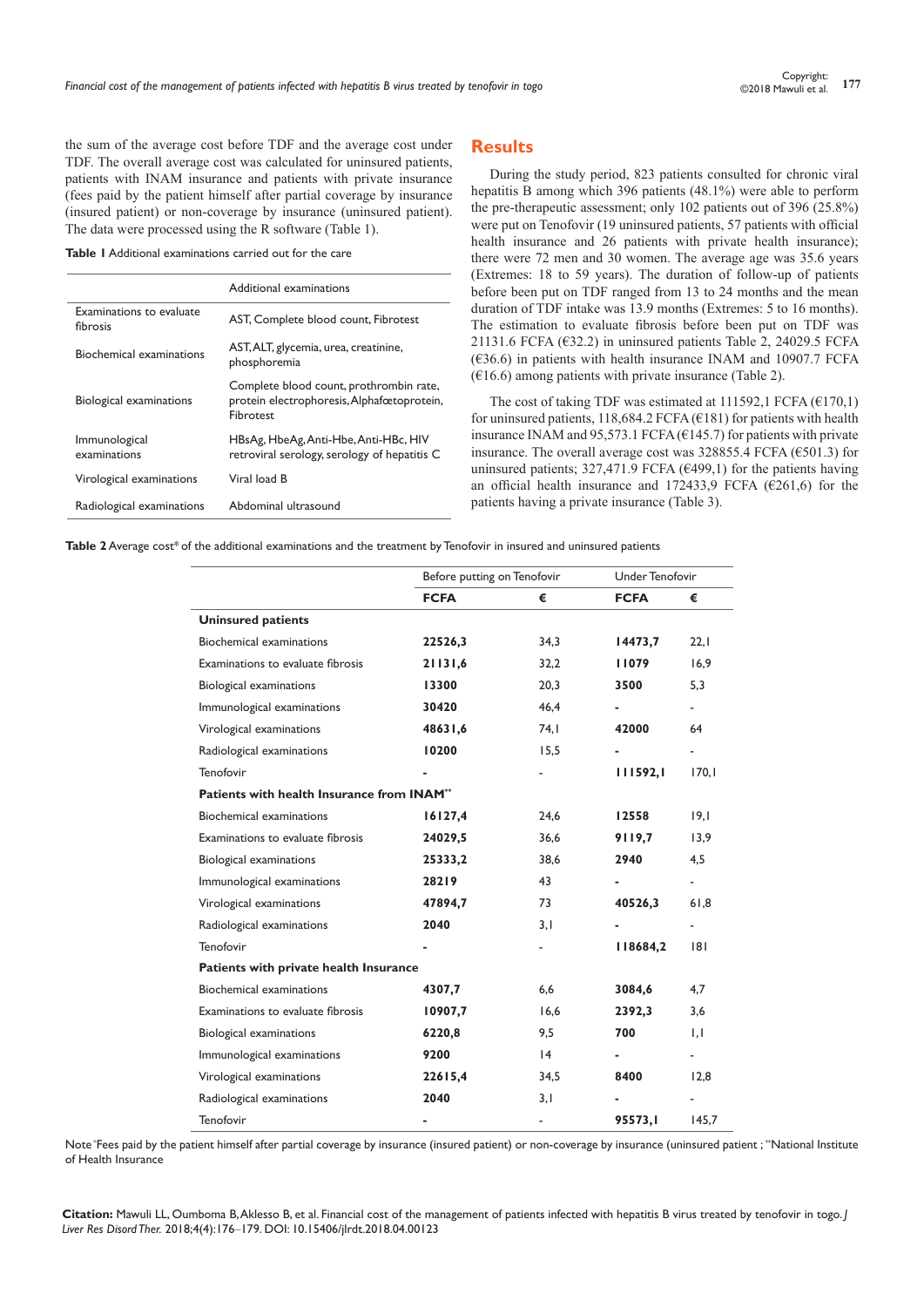Table 3 The overall average cost of the management of patients (uninsured, with private health Insurance, with health Insurance from INAM<sup>\*\*</sup>) infected with hepatitis B virus treated by Tenofovir

|                                                           | The average cost before putting<br>on Tenofovir |       | The average cost under<br>Tenofovir |       | The overall average<br>cost |        |
|-----------------------------------------------------------|-------------------------------------------------|-------|-------------------------------------|-------|-----------------------------|--------|
|                                                           | <b>FCFA</b>                                     | €     | <b>FCFA</b>                         | €     | <b>FCFA</b>                 | €      |
| Uninsured patients                                        | 146210,6                                        | 222.9 | 182644.8                            | 278.4 | 328855.4                    | 501,3  |
| Patients with health Insurance<br>from INAM <sup>**</sup> | 143643,8                                        | 218.9 | 183828,1                            | 280.2 | 327471.9                    | 499, I |
| Patients with private health<br>Insurance                 | 61683,9                                         | 94    | 110750                              | 167,6 | 172433.9                    | 261,6  |

Note \*Fees paid by the patient himself after partial coverage by insurance (insured patient) or non-coverage by insurance (uninsured patient; \*\*National Institute of Health Insurance

## **Discussion**

The vast majority of people infected with viral hepatitis are in low-and middle-income countries in Africa and Asia, where screening and access to treatment are not available.<sup>12,13</sup> Three criteria are essential to establish the indication of treatment for chronic viral hepatitis B: serum ALT, serum HBV DNA and severity of hepatic injury.14 Treatment should be considered if the DNA level of HBV is >2000 IU/ml, if ALT level is above the upper limit of normal, and the severity of hepatic disease evaluated by liver biopsy, is moderate to severe (A≥2), and/or mild fibrosis (F≥2) (METAVIR score). If patients meet these criteria for DNA levels of HBV and the severity of histological lesions, treatment can be started even if ALT levels are normal.14 TDF is effective in patients who are naive to any HBV treatment as well as in multidrug-resistant patients, both HBe positive antigen and HBe negative antigen.15 In our study, only about one in four patients had been treated with TDF; less than half of the patients who consulted for viral hepatitis B were able to perform the requested checkup (immunological, virological, biological, radiological). In Togo, given the relatively high cost of checkup, most patients fail to honor the assessments which means we must surely have in our study, among those patients who have not been able to perform the checkups, patients who must be put under TDF; but with the absence of results that can confirm the indication of the treatment, they are not put under TDF. This explains the challenge of setting TDF; the financial difficulties of the patients to carry out the checkup in case of chronic viral hepatitis B. This situation confirms the finding of some authors on the reality of care in Africa of patients infected with the hepatitis B virus.<sup>2,10,16-17</sup> This is because most countries in Sub-Saharan Africa do not have universal health coverage or low-cost viral hepatitis B treatment, which represents a real obstacle to the control of the epidemic.<sup>2</sup> Some of the analyses such as viral load or Actitest-Fibrotest, within the framework of the management of VHB are not carried out on the spot in Togo but the samples are sent out of the country ; which increases the cost of care. The management of patients faces the difficulties of access to virological markers of infection, as well as the difficulties of appreciation of the severity of the hepatopathy to establish the therapeutic indications (serum markers of fibrosis, quantification of viral load).10 In addition, these analyzes are not covered by the INAM for workers in public organizations In Togo, the existence of INAM has considerably improved the management of active or retired workers,18 but several analyzes (Actitest-Fibrotest, the viral load) are not covered by the INAM; this could explain the fact that the cost of care for patients with INAM insurance does not really differ from that of uninsured patients ( $\epsilon$ 499.1 vs  $\epsilon$ 501.3). With a few exceptions, such as Senegal and Côte d'Ivoire, there is no policy for the therapeutic management of patients, and antiviral drugs are generally not available or accessible to patients, including tenofovir.10 In Benin, the treatment of eligible patients according to international recommendations is supported by the national budget unlike Togo, but the cost of eligibility checkup very high and at the expense of patients, prohibits access to the vast majority of patients among them.<sup>10</sup> Pourette,<sup>2</sup> in their study on the representations and lived experience of hepatitis B of Sub-Saharan patients in Côte d'Ivoire and France had noticed that Ivorian patients did not benefit from health insurance and were therefore responsible for all of their expenses, with the consequence that it is impossible to assume financially the diagnostic, pre-therapeutic and follow-up examinations, as well as the treatment ; on the other hand, patients treated in Île-de-France did not encounter any financial obstacle to access to care and treatment because they all had rights to health insurance. The overall cost of care for uninsured patients was almost double that of patients with private insurance ( $\in$  501.3 vs  $\in$  261.6); health insurance therefore reduces the cost of care for our patients. The financial difficulties and the absence of a real health cover push on the one hand the patients to competitive alternatives, much cheaper : family pharmacopoeia, traditional therapy, herbal medicine, with a false hope of healing<sup>2</sup> and the other hand to non-regularity in medical monitoring. This situation could also have a negative impact on the disclosure of the disease to the family and the screening of relatives, while in Île-de-France the financial brake does not intervene in the care or screening of the entourage living in France because, regardless of their administrative situation, people benefit from health insurance.<sup>2</sup>

## **Conclusion**

The management of chronic viral hepatitis B treated with tenofovir in Togo is relatively expensive, thus constituting a brake on the management of a large number of patients. It is therefore necessary to set up a national program to fight against viral hepatitis B and universal health coverage.

#### **Acknowledgments**

None.

## **Conflicts of interests**

The author declares that there is no conflicts of interest.

#### **References**

1. [Liaw YF, Chu CM. Hepatitis B virus infection.](https://www.ncbi.nlm.nih.gov/pubmed/19217993) *Lancet*. 2009;373:582– [592.](https://www.ncbi.nlm.nih.gov/pubmed/19217993)